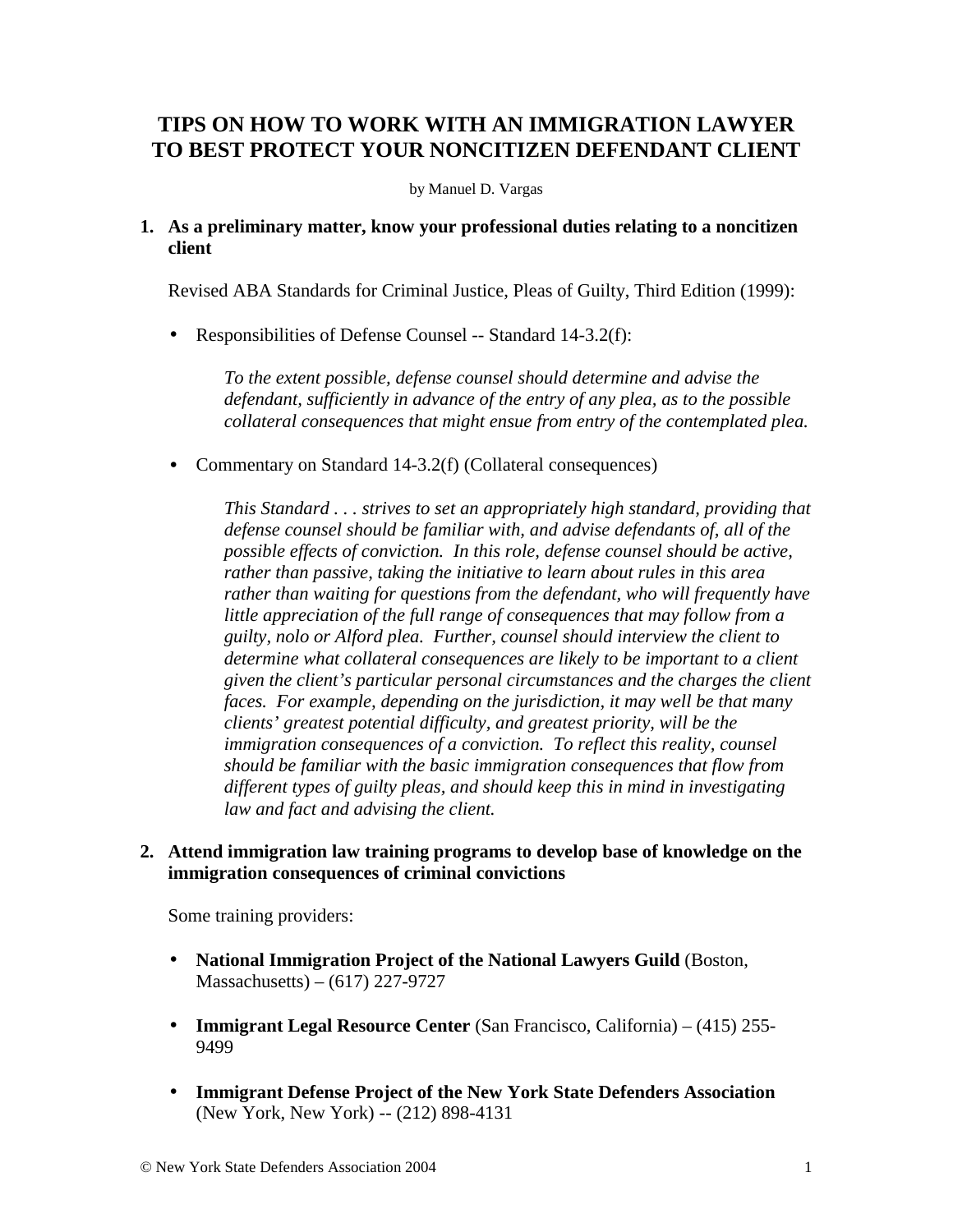• Expert private criminal and/or immigration lawyers also provide training on the immigration consequences of criminal convictions. One leading example is Norton Tooby of The Law Offices of Norton Tooby in Oakland, California – (510) 601-1300. For a referral to an appropriate local immigration lawyer who provides such training, defense lawyers may contact the local chapter of the **American Immigration Lawyers Association (AILA)**. Contact the Washington, D.C. AILA national office at (202) 371-9377 for a current telephone number for your local AILA chapter.

## **3. Get necessary basic information from a foreign-born client before consulting with an immigration lawyer/expert**

- Determine citizenship status make sure you are getting right answer
- Obtain detailed information regarding immigration history make sure you are getting right answer
	- Current immigration status?
	- If lawfully admitted, when?
	- Re-admission(s) during the last five years?
	- Prior removal?
	- Look at documents
	- If young client, talk to parent or guardian
- Obtain detailed information regarding criminal record make sure you are getting right answer (including any out-of-state convictions)
	- Info regarding priors
	- Info regarding current charges, and possible alternatives
	- Immigration lawyer needs to know more than name of offense, needs to know elements of offense and what will be in the record of conviction
- Obtain information regarding client's equities
- Determine how important immigration consequences vis-à-vis penal consequences are for the particular client
- Use immigration questionnaire, such as the following samples:
	- Immigration Intake Questionnaire (developed by Ann Benson of the Washington Defender Immigration Project in the State of Washington) (attached)
	- Basic Immigration Status Questionnaire (developed by The Law Offices of Norton Tooby in Oakland, California) (attached)
	- Client Questionnaire (developed by Bretz and Coven, LLP, in New York, New York) (attached)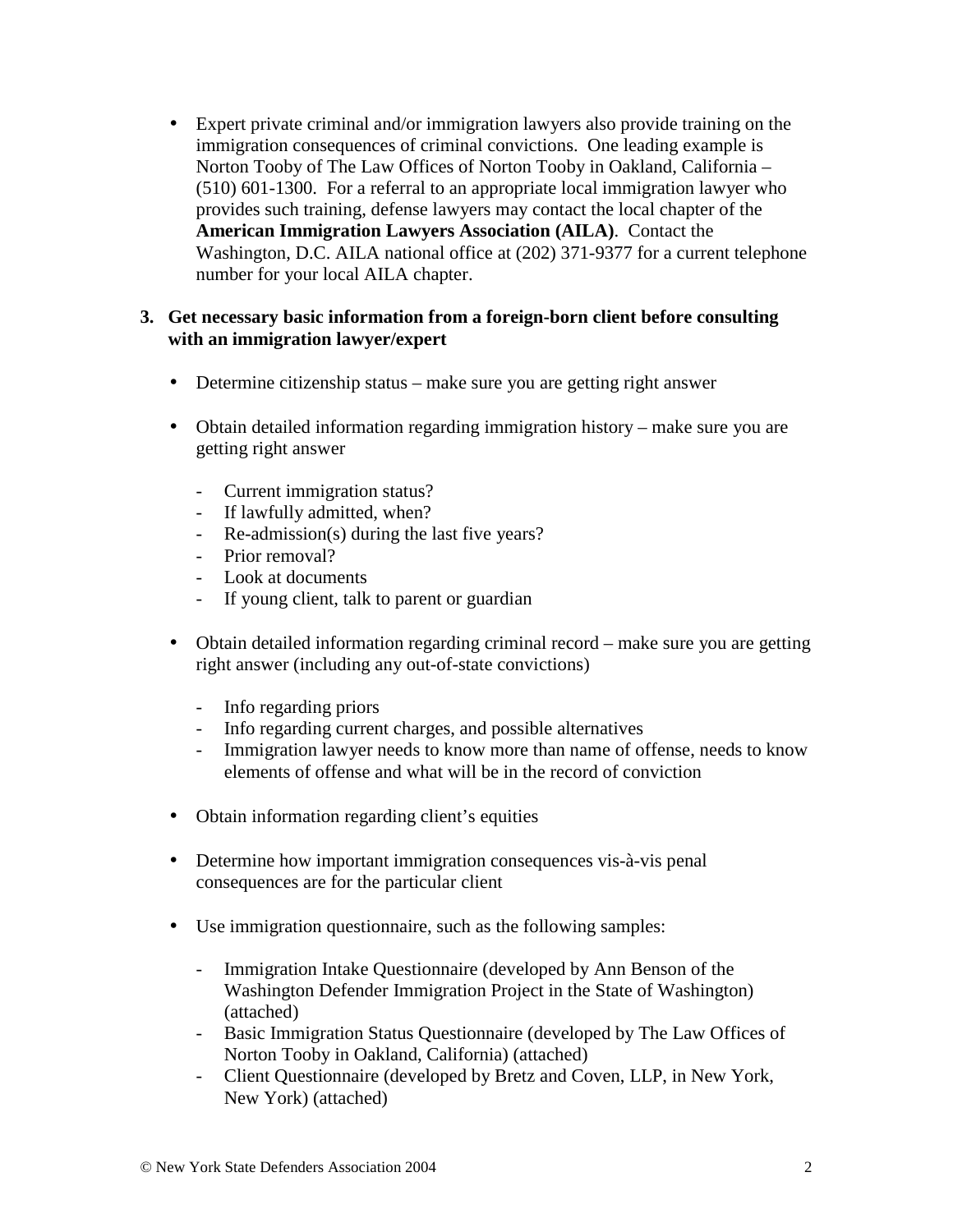## **4. Consult with published materials and/or internet resources before consulting with the immigration lawyer/expert**

Consult with published materials, such as the following:

- Immigration Law and Crimes, by Dan Kesselbrenner and Lory D. Rosenberg, under the auspices of the National Immigration Project of the National Lawyers Guild (published by West Group, 620 Opperman Drive, St. Paul, MN 55164 / (800) 328-4880)
- Criminal Defense of Immigrants, by Norton Tooby with Katherine A. Brady (distributed by the The Law Offices of Norton Tooby,  $51652<sup>nd</sup>$  Street, Oakland, CA 94604 / (510) 601-1300)
- Cultural Issues in Criminal Defense, edited by James G. Connell, III, and Rene L. Valladares, including Chapter 11, "Immigration Consequences of Criminal Convictions" by Tova Indritz (published by Juris Publishing, Inc., 9 East Carver Street, Huntington, NY 11743 / (800) 887-4064)
- California Criminal Law and Immigration, by Katherine A. Brady (distributed by The Immigrant Legal Resource Center, 1663 Mission Street, Suite 602, San Francisco, CA 94103 / (415) 255-9499)
- Defending Non-citizens in Minnesota Courts: A Summary of Immigration Law and Client Scenarios, by Maria Baldini-Potermin (distributed by the Minnesota Bar Association / (612) 333-1183)
- Representing Noncitizen Criminal Defendants in New York State, by Manuel D. Vargas (distributed by the New York State Defenders Association, 194 Washington Avenue, Suite 500, Albany, NY 12210-2314 / (518) 465-3524)
- "Deportation: An Immigration Law Primer for the Criminal Defense Lawyer," by William R. Maynard (published in the June 1999 issue of NACDL's The Champion and available on the internet at [http://www.criminaljustice.org/public.nsf/freeform/Immigration?OpenDocument\)](http://www.criminaljustice.org/public.nsf/freeform/Immigration?OpenDocument)

Consult with internet resources, such as the following:

- United States Code <http://www.law.cornell.edu/>
- Code of Federal Regulations [www.access.gpo.gov/nara/cfr/cfr-table-search.html](http://www.access.gpo.gov/nara/cfr/cfr-table-search.html)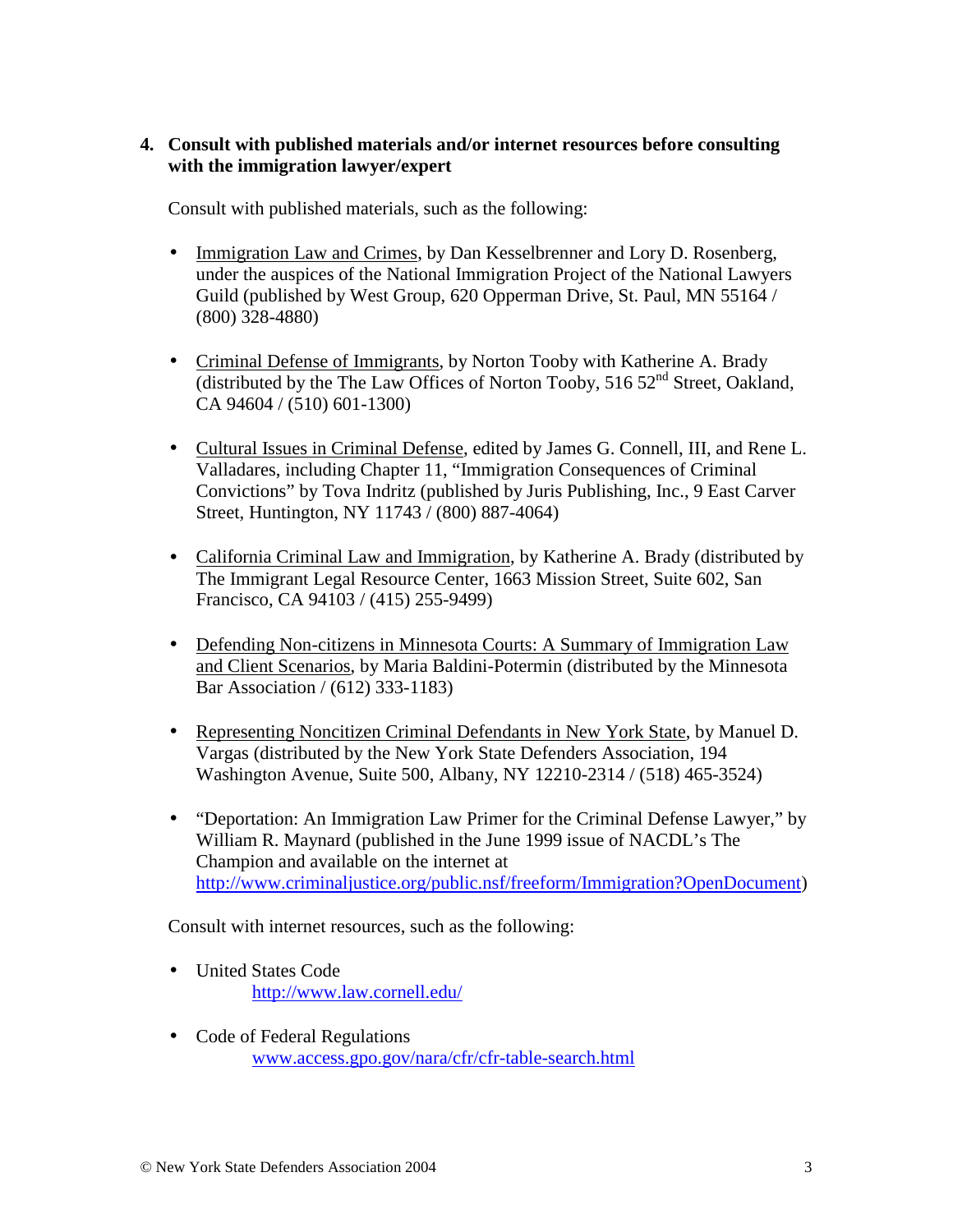- U.S. Supreme Court and Court of Appeals decisions <http://laws.findlaw.com/>
- Board of Immigration Appeals precedent decisions <http://www.usdoj.gov/eoir/efoia/bia/biaindx.htm>
- Immigration and Naturalization Service information and forms [http://www.ins.usdoj.gov](http://www.ins.usdoj.gov/)
- U.S. State Department Country Reports on Human Rights Practices [http://www.state.gov/www/global/human\\_rights/hrp\\_reports\\_mainhp.html](http://www.state.gov/www/global/human_rights/hrp_reports_mainhp.html)
- American Immigration Lawyers Association <http://www.aila.org/>
- National Lawyers Guild/National Immigration Project <http://www.nlg.org/nip/homepage.html>
- Immigrant Legal Resource Center [http://www.ilrc.org](http://www.ilrc.org/)
- New York State Defenders Association/Criminal Defense Immigration Project [http://www.nysda.org/NYSDA\\_Resources/Defense\\_Immigration\\_Project/](http://www.nysda.org/NYSDA_Resources/Defense_Immigration_Project/defense_immigration_project.html) [defense\\_immigration\\_project.html](http://www.nysda.org/NYSDA_Resources/Defense_Immigration_Project/defense_immigration_project.html)
- Law Offices of Norton Tooby <http://www.ilw.com/tooby>
- NACDL Immigration Articles [http://www.criminaljustice.org/public.nsf/freeform/Immigration?OpenDoc](http://www.criminaljustice.org/public.nsf/freeform/Immigration?OpenDocument) [ument](http://www.criminaljustice.org/public.nsf/freeform/Immigration?OpenDocument)
- **5. Consult with an immigration lawyer who is an expert on crime-related issues** 
	- Private immigration lawyers

When immigration counsel is required for a specific case, defense lawyers are encouraged to contact an immigration lawyer with expertise in criminal/immigration issues. An expert should be aware of the latest developments in the law relevant to your' client's particular situation. For a referral to an appropriate local immigration lawyer, defense lawyers may contact the local chapter of the **American Immigration Lawyers Association (AILA)**. Contact the Washington, D.C. AILA national office at (202) 371-9377 for a current telephone number for your local AILA chapter.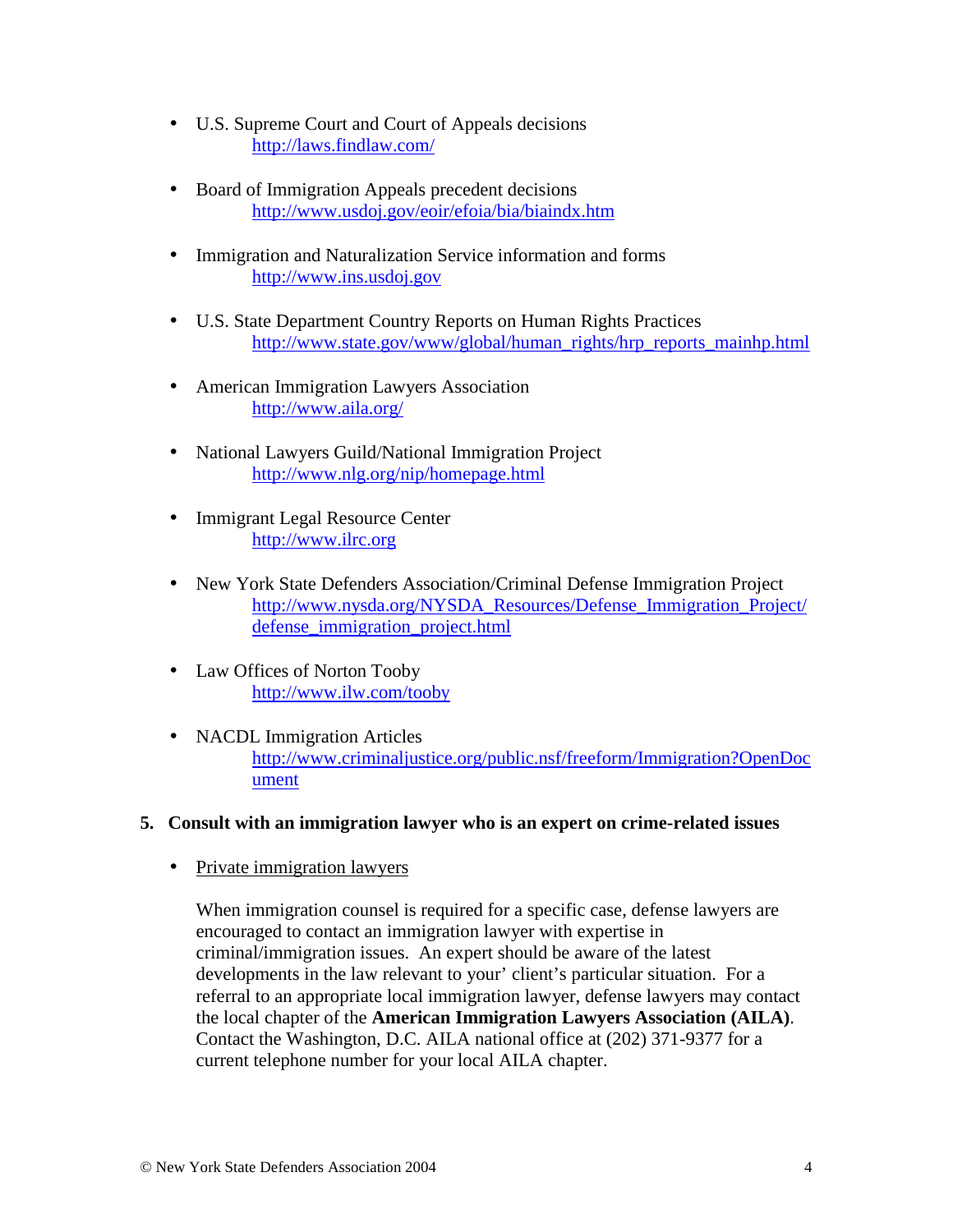• National backup resource

**National Immigration Project of the National Lawyers Guild** – (617) 227- 9727 (Contact Dan Kesselbrenner)

• Some state backup resources

*California* 

**Immigrant Legal Resource Center** – (415) 255-9499 (Charges fee with lower rate for public defenders)

*Florida* 

**Florida Immigrant Advocacy Center** – (305) 573-1106 (Contact Rebecca Sharpless)

*Illinois* 

**Midwest Immigrant Rights Center –** (312) 660-1370 (Contact Maria Baldini-Potermin)

*New York* 

**Immigrant Defense Project of the New York State Defenders Association** -- (212) 898-4132 (Contact Immigrant Defense Project hotline staff person on Tuesdays and Thursdays)

*Texas* 

**Lawyers' Committee for Civil Rights Under Law of Texas** – (915) 532-3370 (Contact Lynn Coyle)

*Washington* 

**Washington Defender Immigration Project of the Washington Defender Association** – (206) 726-3332 (Contact Ann Benson)

- **6. Consult with the immigration lawyer/expert as early as possible**
- **7. Give the immigration lawyer/expert information on your client's criminal record and immigration history in advance or have it ready**
- **8. Discuss the immigration implications of conviction of each charge against your client, and potential alternative pleas**